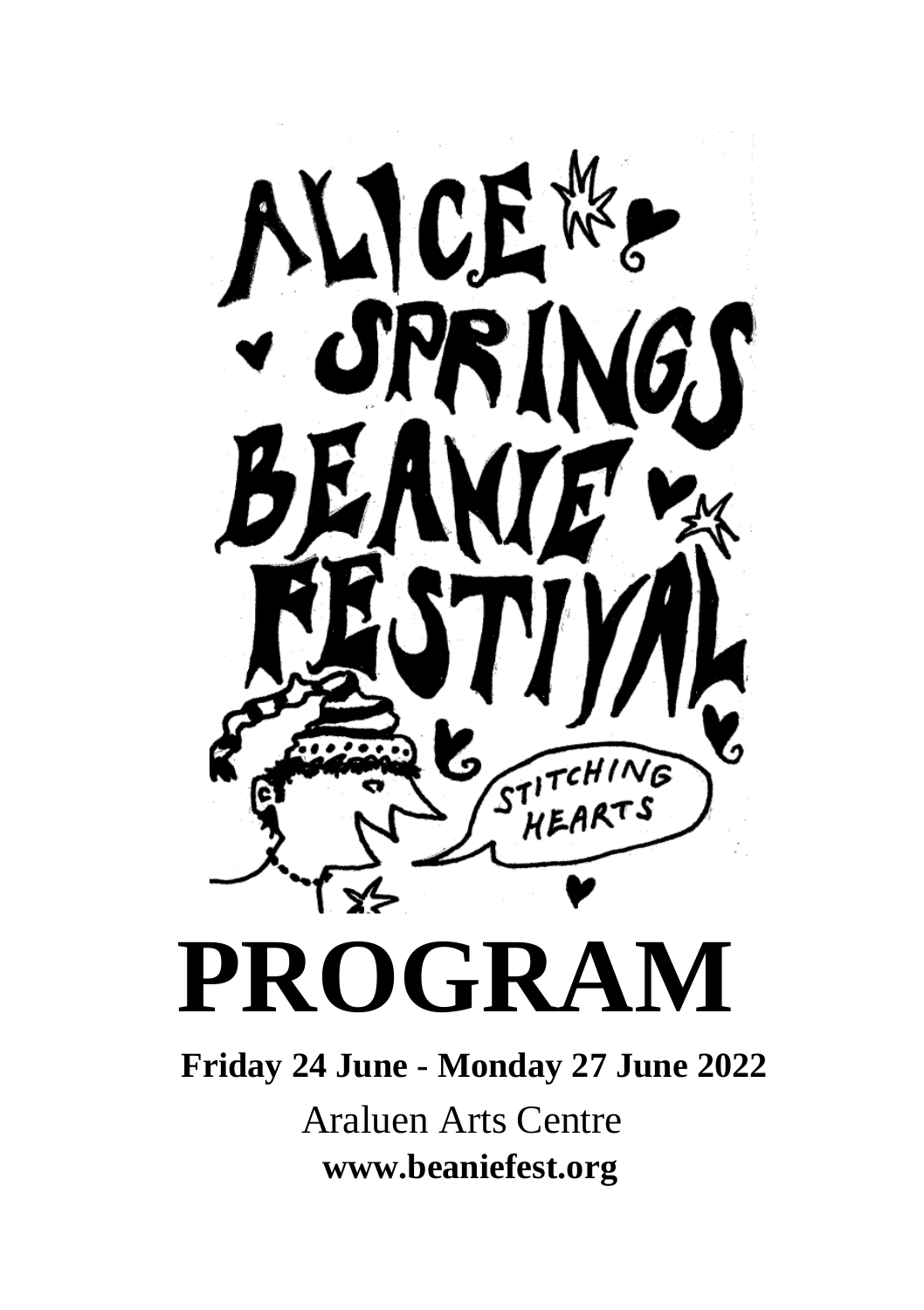*Welcome Beanie Lovers to the Alice Springs Beanie Festival 2022! We invite you to come along and be a part of our 26th Anniversary celebrations. WOW! 26 years of beanies! How to imagine in 1997 100 beanies and a band of friends grew to 6000 beanies and thousands of beanie lovers form around the world! Enjoy the warmth, colour and joy that everyone brings to our unique Central Australian event. We have a bumper crop of beanies (over 6000) from all over the world and they are looking for heads to keep warm. So splash out and get yourself, and your friends, some of the world's most creative head gear.* 

*Alongside the beanies, there is plenty to keep you entertained. Sit down, have a read of this program and make sure you get involved. Don't forget, on Monday we have the Big Beanie Sale with 10% off all stock, including beanies.* 

*Our main aim is to provide opportunities for the Indigenous women of remote Central Australia to get involved. This year, we have run workshops in Titjikala, Santa Teresa, Ampilatwatja, Willowra, Ali Curung and Tennant Creek. The ladies of Ernabella have also been busy making beanies too. These artists have produced some beautiful, inspiring beanies. Some of these women will be attending the festival, so take some time to join their workshops and hear some of their stories.* 

*Many thanks go to the many volunteers who have put this festival together: they are our backbone. Also, a big thank you to our sponsors. May you all walk proud with warm, creative heads and hearts.* 

## **Free bus service to and from the Beanie Festival** Need a lift

to the festival?

### Call Kristian on **0410 806 823**

We can come and collect you then drop you home.

Thanks to Our Lady of the Sacred Heart School for the loan of their bus.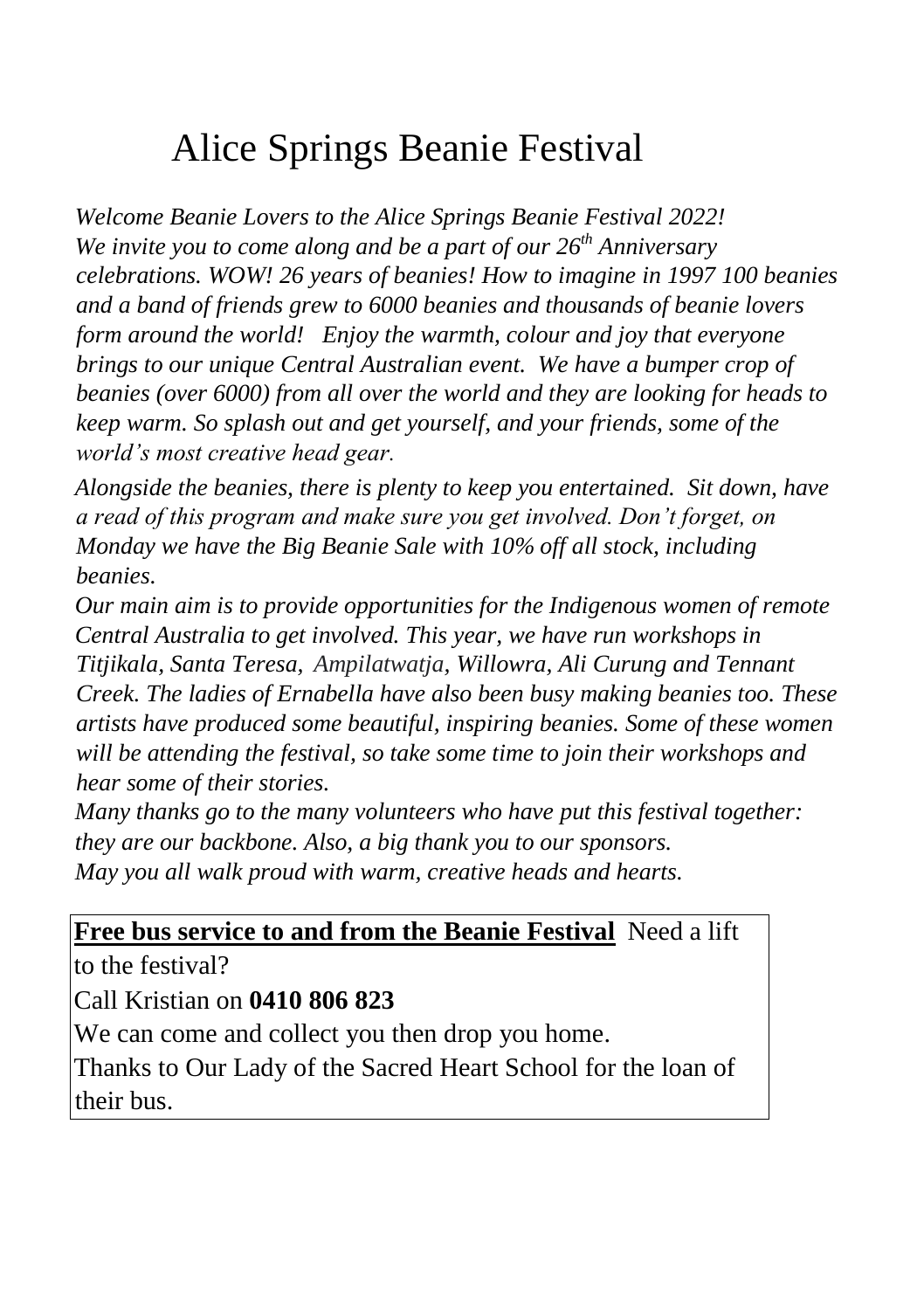# Alice Springs Beanie Festival **Gala Opening Night Sponsored by the Alice Springs Town Council**

Everyone is invited to the Gala Opening and of the 26<sup>th</sup> Alice Springs Beanie Festival.

### **This year's theme is Stitching Hearts**

### **6.00 pm**

Opening address from His Honour Chansey Paech Minister for Central Australia, His Worship, Mayor Matt Paterson, Welcome to Country from Senior Arrernte Women.

Your MC will be Deb White.

The Alice Springs Beanie Festival opens, with the announcement of competition winners.

Beanies will be on sale and there will be lots of entertainment including The Darcy Davis Trio, The Shavings and the Midnight Rangers! And of course, you can pick up many delicious treats from the community food stalls or a drink from the Araluen bar!

#### **7.00pm**

The doors open to exhibition Stitching Hearts in the Araluen Galleries *Date: Friday 24 June, 6 – 8.30pm Venue: Araluen Arts Centre, Larapinta Drive Cost: Free!*

## **Beanie Central**

Beanie Central is the centrepiece of the festival long weekend.

This is where the thrill and mayhem of chasing the perfect beanie takes place, with thousands of beanies on display and for sale. There will be plenty of beanies, Indigenous beanie making, textile workshops and free crotchet workshops. And don't forget our fabulous teashop or even something from the BBQ to keep your bellies warm.

Make sure you head back on Monday: we take 10% off all the beanies and merchandise!

### *Beanie Central Dates:*

*Opens Friday 24 June 2022, 10am – 5pm Saturday 25 June 2022, 10am – 5pm Sunday 26 June 2022, 10am – 5pm Monday 27 June 2022, 10am – 5pm Venue: Witchetty's, Araluen Arts Centre, Larapinta Drive Cost: Gold Coin Donation*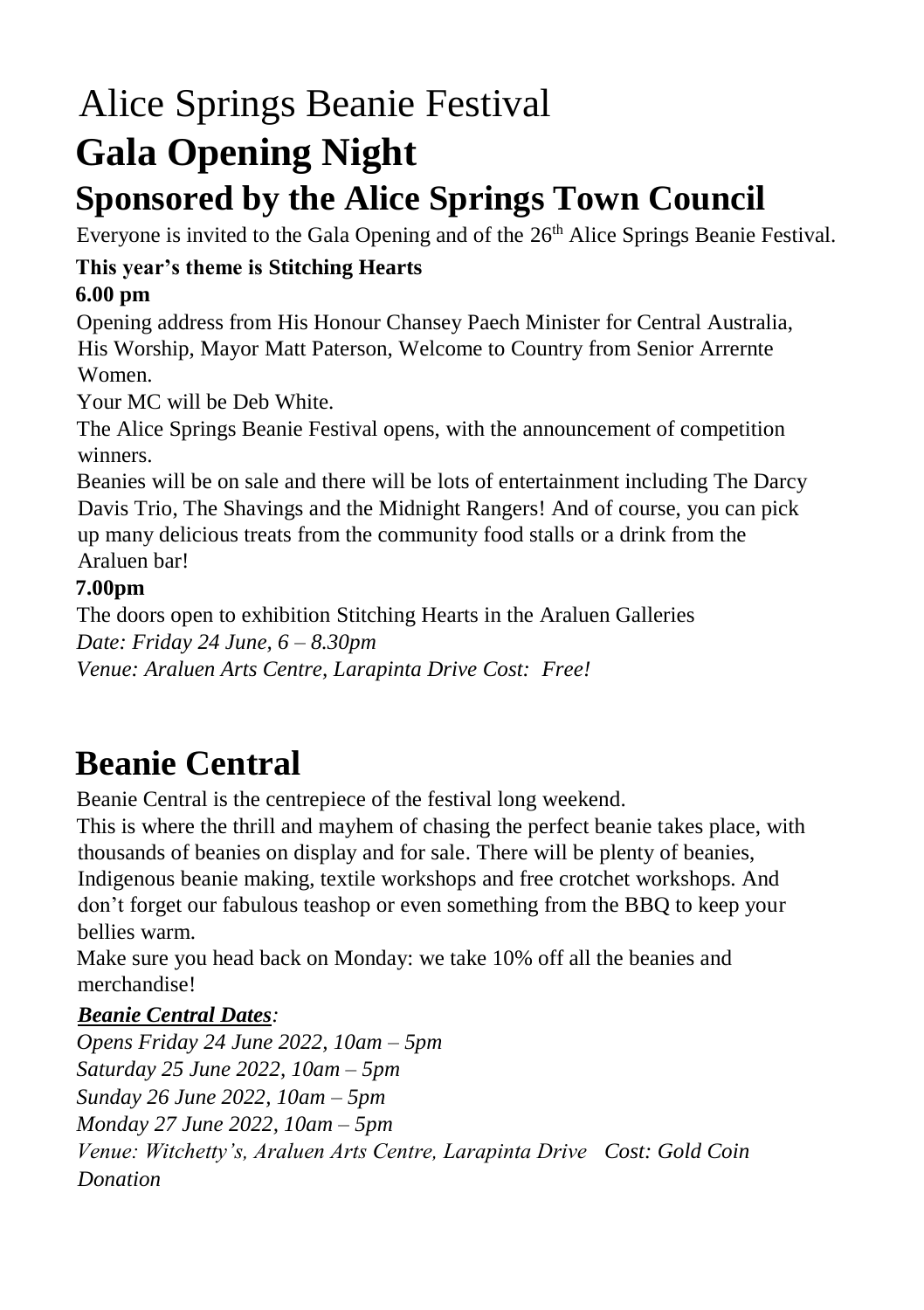# Alice Springs Beanie Festival **Special Events in the Araluen Foyer and Verandah**

**Free Workshops:** Learn to crochet your own beanie (wool and hooks on sale) *Saturday 25 & Sunday 26 June, 2pm*.

#### **Needle Felt a Beanie with the Indigenous Women of Central Australia**

Sit with the women as they show you how to needle felt a beautiful beanie: drop in anytime and get started. Share a story and meditate the day away in the winter sun. *Saturday 25, Sunday 26, Monday 27 June, 10am – 5pm Cost: \$30*

#### **Purple House**

A special treat! Try some real bush medicines made by local Indigenous women using traditional methods and even purchase some to take home to use for your ailments.

#### **Children's Activitie***s*

Free activities for children of all ages to learn to explore yarns through traditional techniques, including weaving and a giant French knitting circle.

### **The Alice Springs Beanie Festival Exhibition and National Beanie Competition**

A wild array of fantastic textiles by makers from across Australia and the world. The exhibition highlights works from Indigenous workshops held annually in communities across Central Australia. See the winners of the National Beanie Competition and cast your vote for the People's Choice Award.

**Special thanks to our judges:**, Dan Murphy, Marlene Rubuntja, Sophie Wallace,, Gay Epstein and Jen Standish White. *Opening Friday 24 June, from 6.00pm Venue: Araluen Arts Centre Galleries. Open daily from 10am – 4pm (or until 5pm on the Festival weekend)*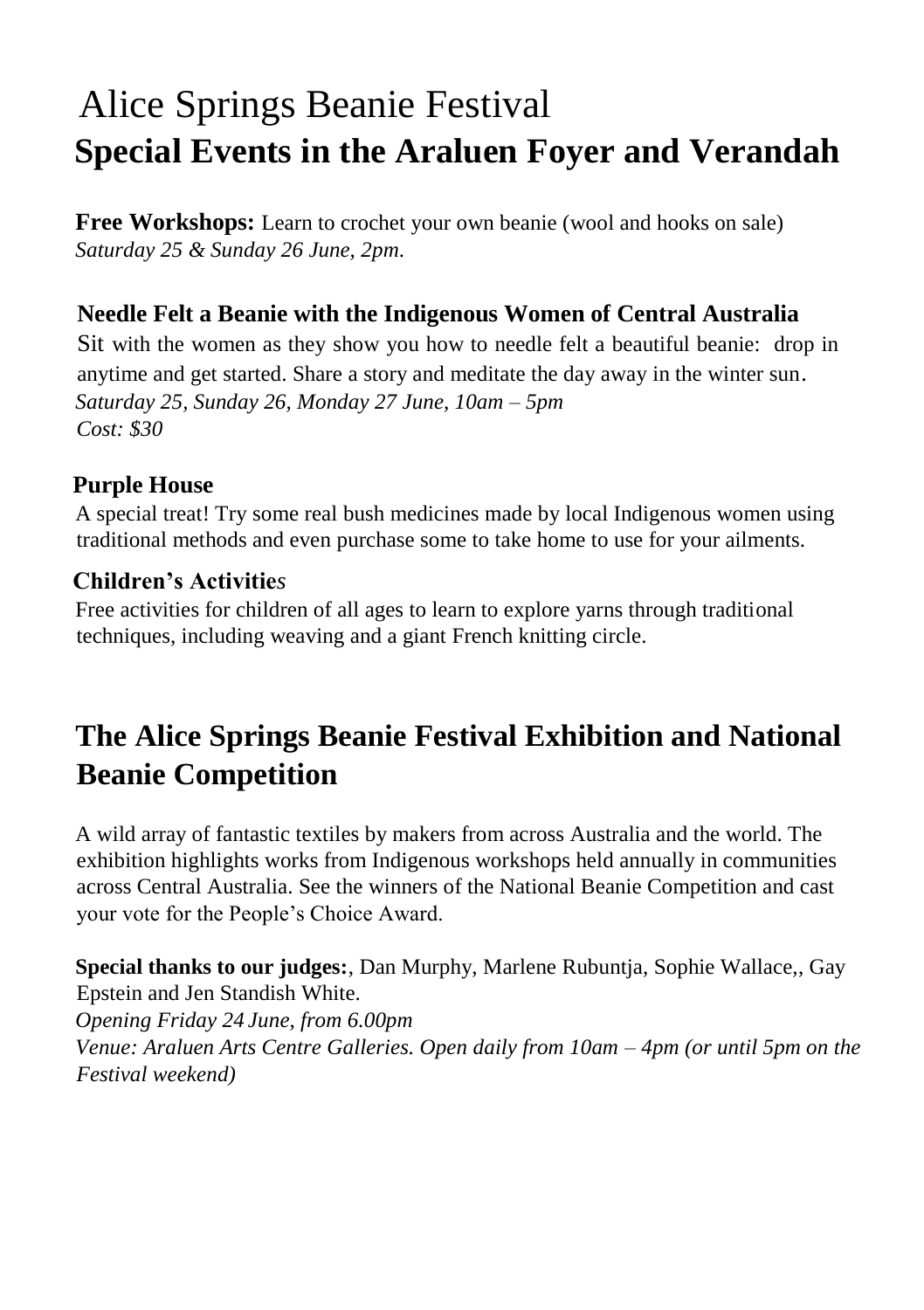## **Events around Alice Springs Central Craft Workshops**

An amazing and inspiring array of fabulous textile workshops will be held at the Central Craft, found on the grounds of the Araluen Cultural Precinct. Treat yourself to some me time, learn a new skill or make new friends. So much to choose from including wet felting, needle felting, basket weaving, crochet, beading, dying, weaving, and wearable art. Check out the program calendar for details and then head online to book. See our calendar of events for more details

*Venue: Central Craft, Araluen [Cul](http://www.centralcraft.org/)tural Precinct, Larapinta Drive Bookings[: www.centralcraft.org](http://www.centralcraft.org/)*

# **Sustainable Couture 2022 Collection**

### **Shades of Sustainability**

The multi-cultural parade will include a collection of classic 'choose well – buy less' designs from the 1970s, simple up-cycling as an option for less skilled sewers, a children's section as well as the usual fabulous distinctive designs.

### **Sunday 26 June 11am - 3pm**. **Marketplace: 1.30 pm – 4pm Parade: 3:00pm – 4:00pm**

Outside the Central Australian Aviation Museum, Araluen Arts Centre Tickets <https://www.trybooking.com/BYUQQ> or Central Craft & Red Kangaroo Books Adults \$25pp At gate: Primary school kids \$5; secondary \$10; littlies free.

### **Pop-up shop (The Residency) - Monday 27 to Sunday 3 July**

*Venue: Central Australian Aviation Museum, Araluen Cultural Precinct, Memorial Drive* 

**Keringke Creations** Keringke Arts is a working art studio environment close to Alice Springs famous for our bright and vibrant artworks .Opens 17 June - 3 July 2022

**8CCC Community Radio** will be playing tunes for you all day Saturday, along with crafty interviews and creative content. *Live broadcast from the Araluen Arts Centre Saturday 25 June 10am – 2pm*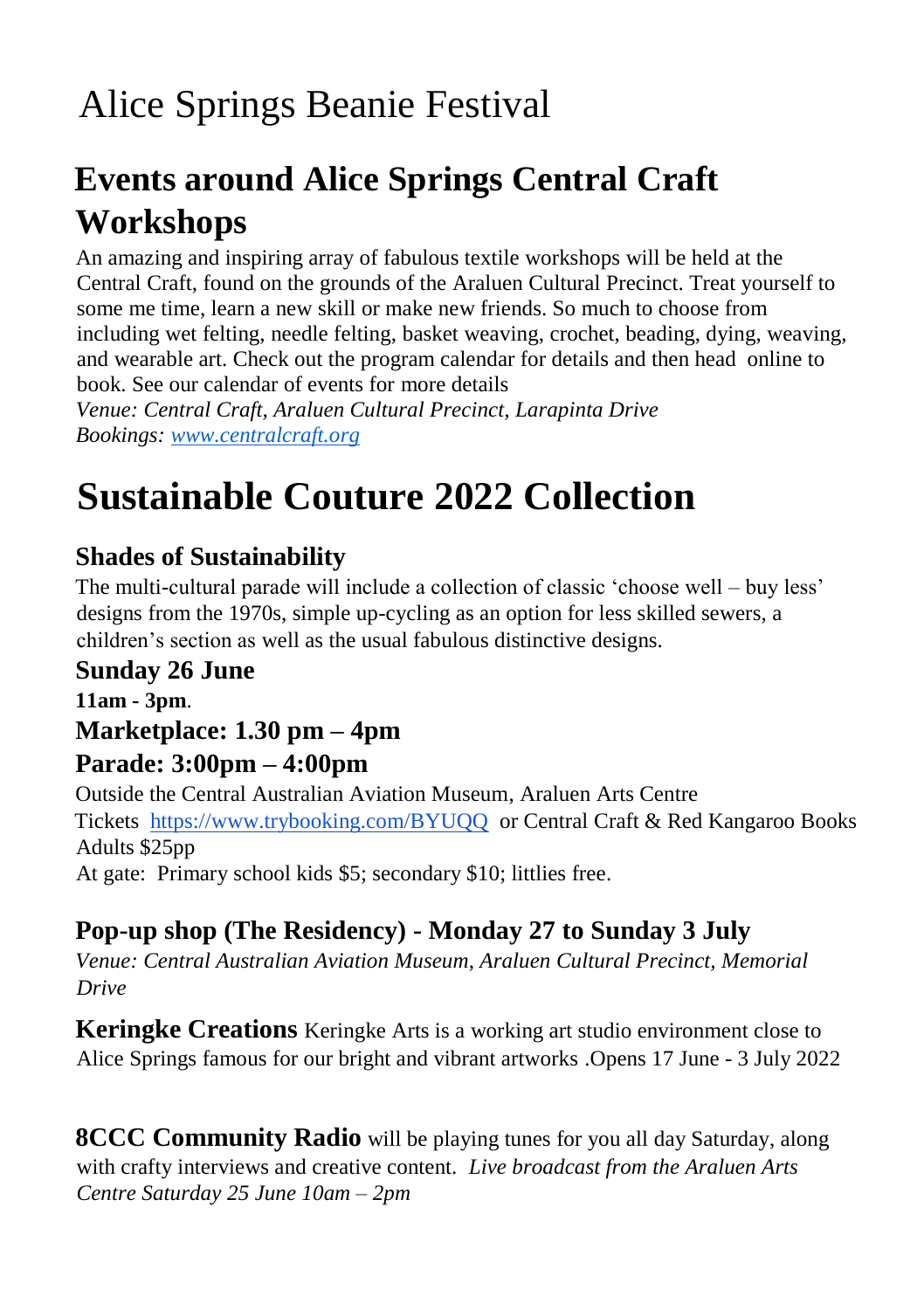# Alice Springs Beanie Festival **Calendar**

### **Wednesday 22<sup>nd</sup> June**

#### **10 am – 5 pm** *Witchetty's*

Volunteer Registration: sign on as volunteer and help us set up the Festival

#### **10am – 4pm** *Central Craft*

#### **Keringke Creations**

Keringke Arts is a working art studio environment close to Alice Springs famous for our bright and vibrant artworks.

## **Thursday 23 rd June**

**9.00am-2.00pm** *Central Craft* book online [www.centralcraft.org](http://www.centralcraft.org/) Create Your Own Festival Beanie with Margy [Alexander](https://centralcraft.org.au/featured-workshops/create-your-own-festival-beanie) \$120

#### **10am – 4.30pm** *Witchetty's*

Volunteer Registration: sign on as volunteer and help us set up the Festival

#### **10am – 4pm** *Central Craft*

#### **Keringke Creations**

Keringke Arts is a working art studio environment close to Alice Springs famous for our bright and vibrant artworks.

#### **4.30pm** *Witchetty's*

Volunteers meeting and welcome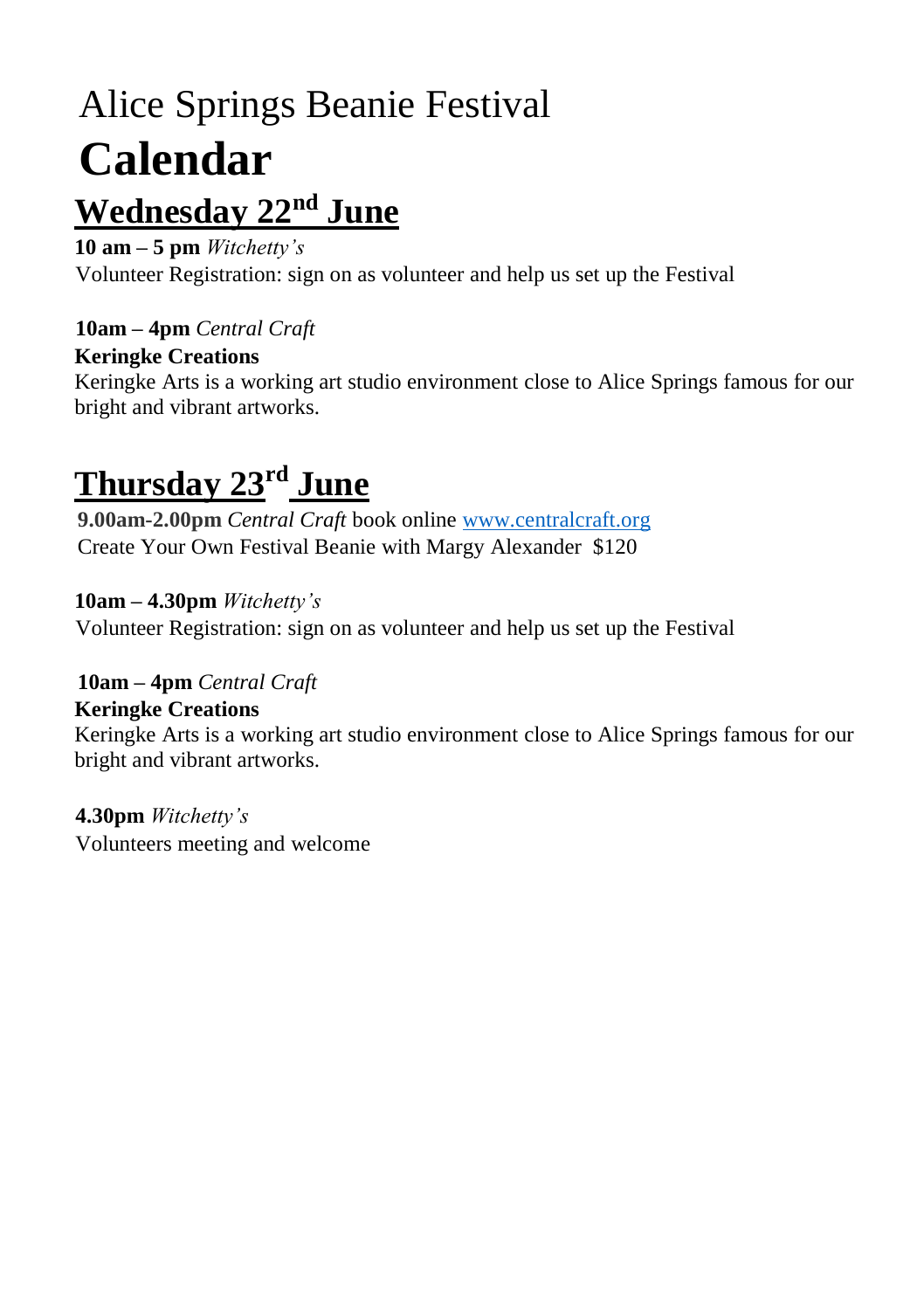## **Friday 24 thJune**

**9am – 12pm** *Central Craft* book online [www.centralcraft.org](http://www.centralcraft.org/)  Indigo Splash with Margy [Alexander](https://centralcraft.org.au/featured-workshops/beanie-festival-indigo-splash) \$90 Create your own Wearable Felt [Neckpiece](https://centralcraft.org.au/featured-workshops/create-your-own-wearable-felt-neckpiece) with Pamela Mills \$90 Stitch Album with Anne [Stewart](https://centralcraft.org.au/featured-workshops/stitch-album) and Kate Merry \$100

**10am-12pm** *Central Craft* book online [www.centralcraft.org](http://www.centralcraft.org/) Grass Vase with Jude [Mapleson](https://centralcraft.org.au/featured-workshops/grass-vase) and Mandy Webb \$50

#### **10am** *Araluen Arts Centre Galleries*

Thank you morning tea and preview of the exhibition for all our fabulous sponsors. Invitation only.

#### **10am – 5pm** *Witchetty's*

Beanie Central opens. More than 6000 beanies for sale, as well as our tea shop, fresh cakes, BBQ and textile demonstrations.

#### **10am – 4pm** *Central Craft*

#### **Keringke Creations**

Keringke Arts is a working art studio environment close to Alice Springs famous for our bright and vibrant artworks.

**1pm – 4pm** *Central Craft* book online [www.centralcraft.org](http://www.centralcraft.org/)  Weave a Beanie with Anne [Stewart](https://centralcraft.org.au/featured-workshops/weave-a-beanie) \$110

#### **6pm – 8.30pm** *Araluen Arts Centre*

Gala Opening Night (Sponsored by the Alice Springs Town Council) Opening of **Stitching Hearts Exhibition** Announcement of the Competition winners, live entertainment, food, dancing and fun!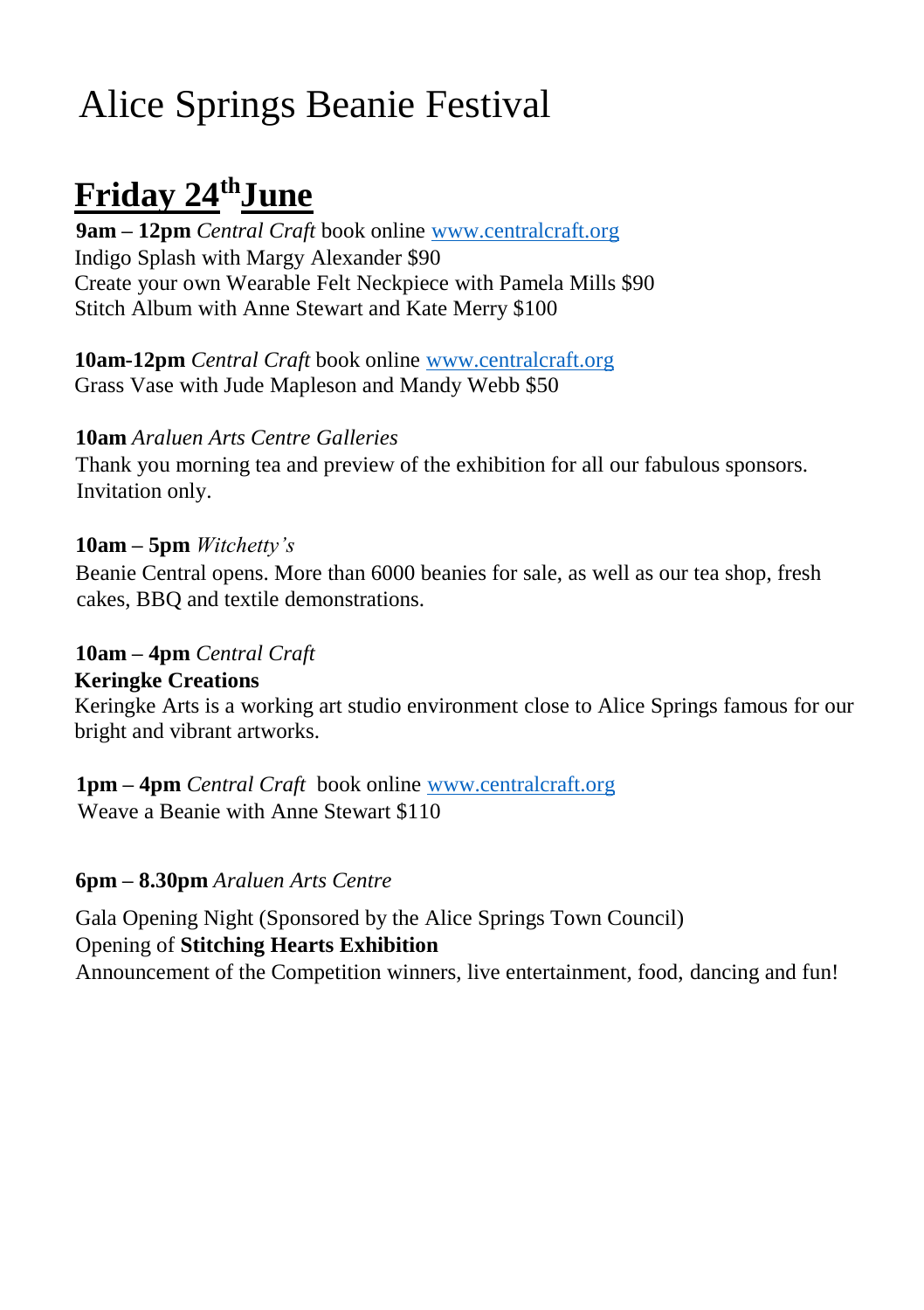## Alice Springs Beanie Festival **Saturday 25th June**

**9am -12pm** *Central Craft* book online [www.centralcraft.org](http://www.centralcraft.org/)  A Million Tiny Fibres Pouch with Margy [Alexander](https://centralcraft.org.au/featured-workshops/a-million-tiny-fibres-pouch) \$95 Weave a Beanie 2 with Anne [Stewart](https://centralcraft.org.au/featured-workshops/weave-a-beanie-2) \$110 Bookmaking workshop with Anne Davies \$85 Acrylic Pouring with Paula Moggs \$70

**9.00am-10.30am** *Central Craft* book online [www.centralcraft.org](http://www.centralcraft.org/)  Weaving [tetra-pack](https://centralcraft.org.au/featured-workshops/weaving-tetra-pack-baskets) Baskets with Jasmine Boyers \$50

**10.00am-12.00pm** *Central Craft* book online [www.centralcraft.org](http://www.centralcraft.org/)  Grass Vase 2 With Jude [Mapleson](https://centralcraft.org.au/featured-workshops/grass-vase-2) and Mandy Webb \$50

**10am – 5pm** *Witchetty's*

Beanie Central opens. More than 6000 beanies for sale, as well as our tea shop, fresh cakes, BBQ and textile demonstrations.

**10am – 5pm** *Araluen Arts Centre Galleries*  Stitching Hearts Exhibition and National Beanie Competition

**10am – 5pm** *Araluen Arts Centre Verandah* Needle felt a beanie with Indigenous Women of Central Australia Drop-in anytime \$30

**10am – 5pm** *Araluen Arts Centre Verandah* Free drop in children's workshops

**10am-2pm** *Araluen Arts Centre Verandah* Live radio broadcast by 8CCC Community Radio

**10am – 4pm** *Central Craft* **Keringke Creations** Keringke Arts is a working art studio environment close to Alice Springs famous for our bright and vibrant artworks.

**1pm-4pm** *Central Craft* book online [www.centralcraft.org](http://www.centralcraft.org/)  Boro with Anne [Stewart](https://centralcraft.org.au/featured-workshops/boro) \$110 [Weaving](https://centralcraft.org.au/featured-workshops/weaving-journey) Journey with Tracey Murphy \$150 Not Just Mending with Margy [Alexander](https://centralcraft.org.au/featured-workshops/not-just-mending) \$90

**2pm** *Araluen Arts Centre Verandah* Free Beanie Making Crochet workshops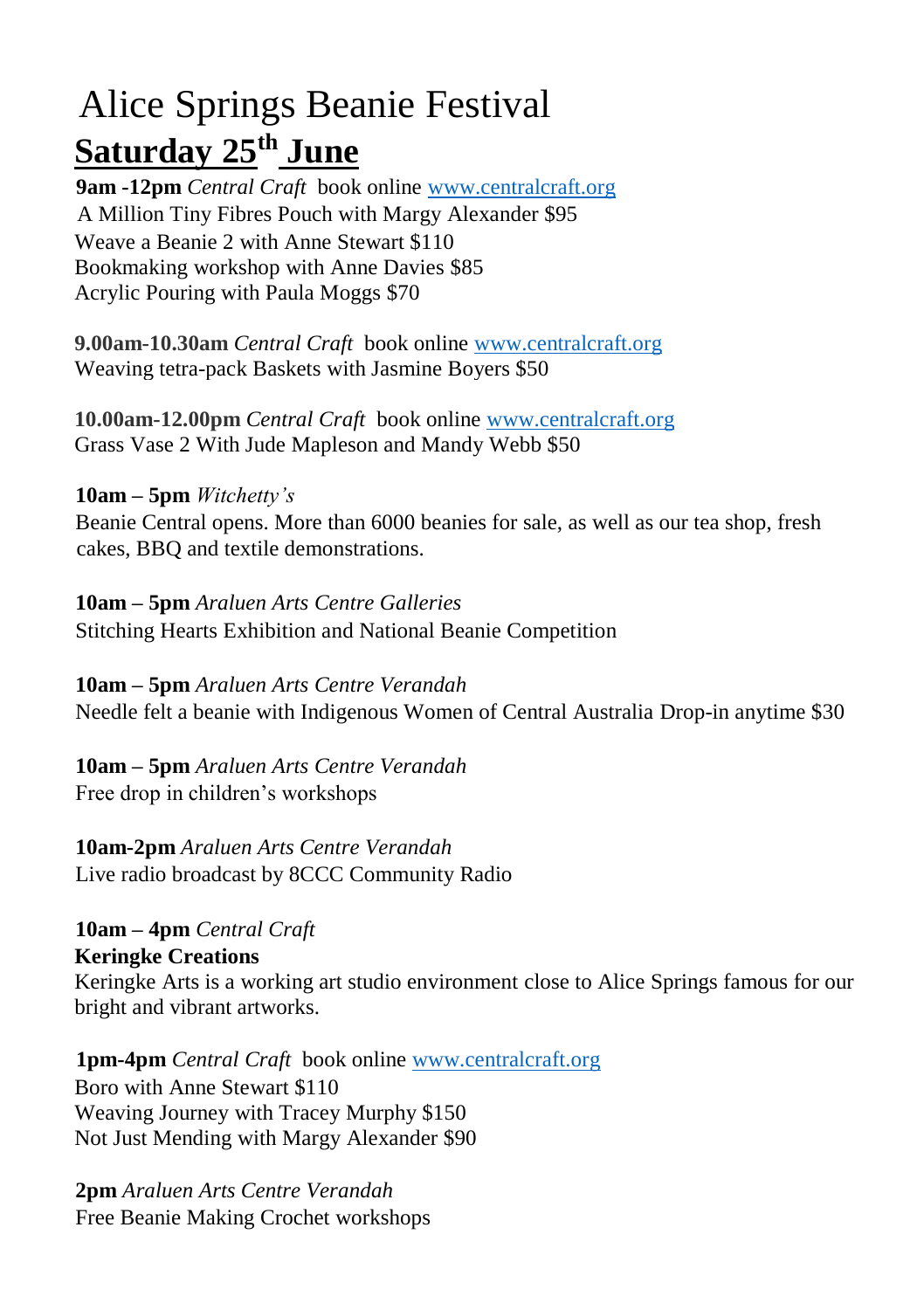## **Sunday 26th June**

**9am-12pm** *Central Craft* book online [www.centralcraft.org](http://www.centralcraft.org/)  Make a Felt Pod with [Pamela](https://centralcraft.org.au/featured-workshops/make-a-felt-pod) Mills \$90 Eco Dyeing Using Local Foliage with Margy [Alexander](https://centralcraft.org.au/featured-workshops/eco-dyeing-using-local-foliage) \$100 Threads of Life Through a Beanie! with Belinda [McCulloch](https://centralcraft.org.au/featured-workshops/threads-of-life-through-a-beanie) \$70 Junk Jewels with Maggie Pereya \$75 Weaving Journey 2 with Tracey Murphy \$150

#### **10am – 5pm** *Witchetty's*

Beanie Central opens. More than 6000 beanies for sale, as well as our tea shop, fresh cakes, BBQ and textile demonstrations.

**10am – 5pm** *Araluen Arts Centre Galleries*  Stitching Hearts Exhibition and National Beanie Competition

**10am – 5pm** *Araluen Arts Centre Verandah* Needle felt a beanie with Indigenous Women of Central Australia Drop-in anytime \$30

**10am – 5pm** *Araluen Arts Centre Verandah* Free drop in children's workshops

**10am – 4pm** *Central Craft* **Keringke Creations** Keringke Arts is a working art studio environment close to Alice Springs famous for our bright and vibrant artworks.

**2pm** *Araluen Arts Centre Verandah* Free Beanie Making Crochet workshops

# **Sustainable Couture 2022 Collection**

### **Shades of Sustainability**

The multi-cultural parade will include a collection of classic 'choose well – buy less' designs from the 1970s, simple up-cycling as an option for less skilled sewers, a children's section as well as the usual fabulous distinctive designs.

**Sunday 26 June 11am - 3pm**. **Marketplace: 1.30 pm – 4pm**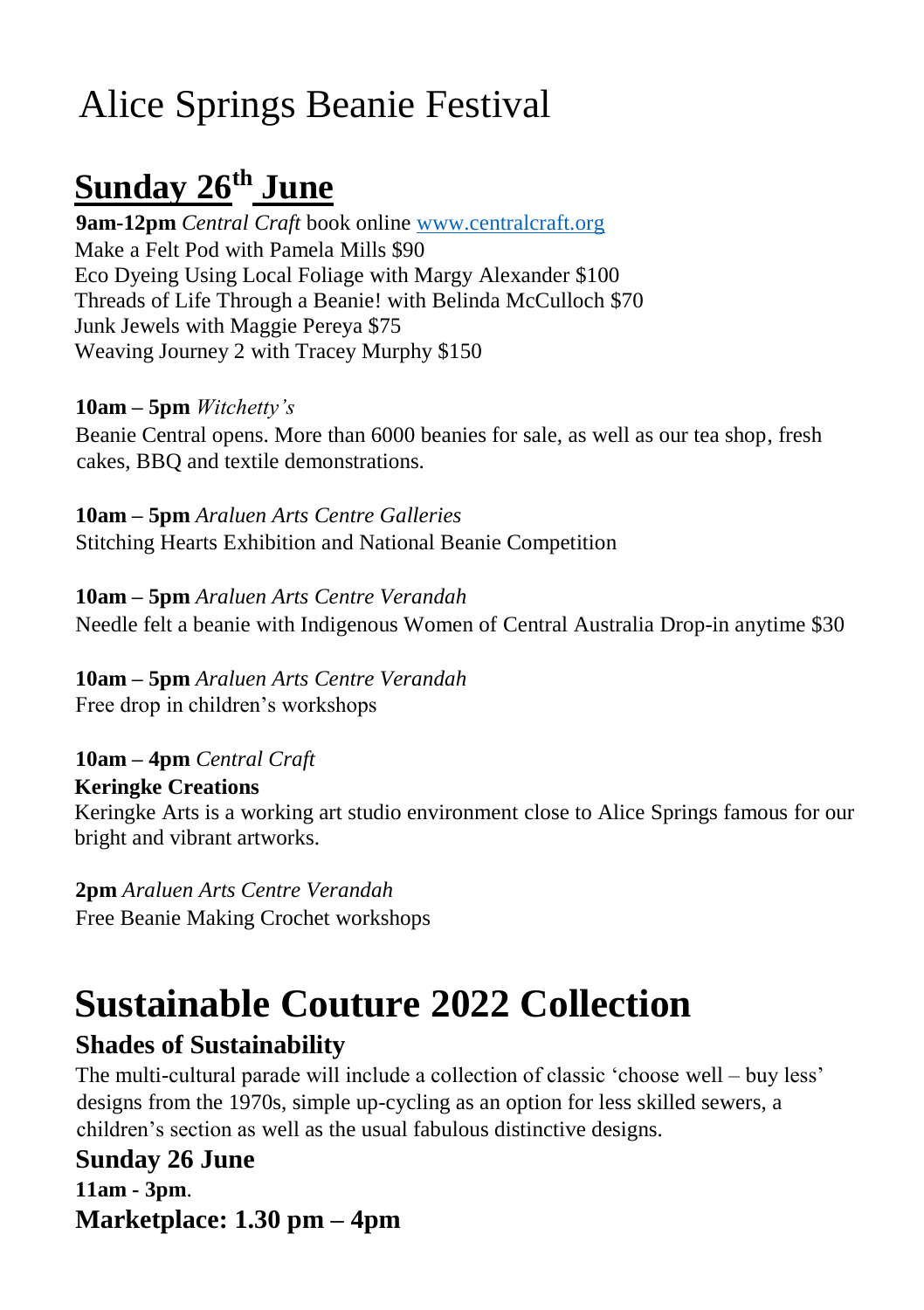### **Parade: 3:00pm – 4:00pm**

Outside the Central Australian Aviation Museum, Araluen Arts Centre Tickets <https://www.trybooking.com/BYUQQ> or Central Craft & Red Kangaroo Books Adults \$25pp At gate: Primary school kids \$5; secondary \$10; littlies free.

### **Pop-up shop (The Residency) - Monday 27 to Sunday 3 July**

*Venue: Central Australian Aviation Museum, Araluen Cultural Precinct, Memorial Drive* 

#### **5pm** *Gillen Club, Milner Road*

Volunteer Dinner to thank all our volunteers and present prizes for fantastic volunteer efforts. Please register at Volunteer Table (Free for volunteers, \$12 for friends)

## **Monday 27th June**

**10am – 5pm** *Witchetty's*

10% off all Beanies – TODAY ONLY! Beanie Central opens. More than 6000 beanies for sale, as well as our tea shop, fresh cakes, BBQ and textile demonstrations.

**10am – 12pm** *Central Craft* book online [www.centralcraft.org](http://www.centralcraft.org/)  [Rainbow](https://centralcraft.org.au/featured-workshops/rainbow-dyeing) Dyeing with John Walker \$100 Make a felt pod 2 with Pamela Mills \$90 Crochet felt flowers (9-11 am) \$85

**10am – 5pm** *Araluen Arts Centre Galleries*  Stitching Hearts Exhibition and National Beanie Competition

**10am – 5pm** *Araluen Arts Centre Verandah* Free drop in children's workshops

**10am – 12pm** *Witchetty's*  Sharing circles: Sit with some of our beanie makers and share in their craft and stories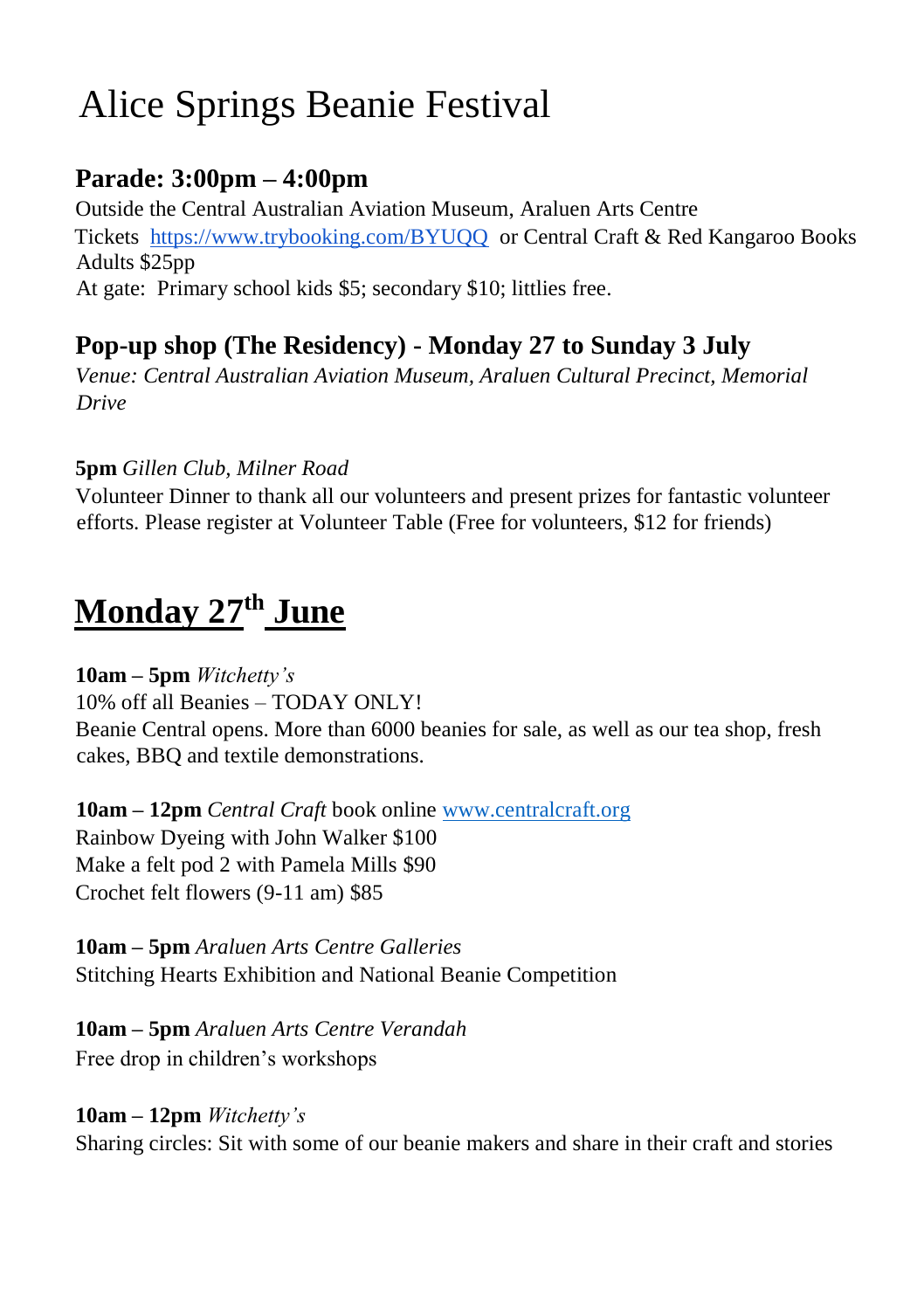#### **10am – 4pm** *Central Craft*

#### **Keringke Creations**

Keringke Arts is a working art studio environment close to Alice Springs famous for our bright and vibrant artworks.

#### **1pm** *Araluen Arts Centre Galleries*

Announcement of the Bendigo Bank Peoples' Choice Award. Come along to find out who the people voted as their favourite beanie for 2022.

## **Tuesday 28th June**

Beanie Central is now closed and with it, the main festival arena. Come and help us pack up and bump out!

**10am – 4pm** *Araluen Arts Centre Galleries*  Stitching Hearts Exhibition and National Beanie Competition

#### **10am – 4pm** *Central Craft*

#### **Keringke Creations**

Keringke Arts is a working art studio environment close to Alice Springs famous for our bright and vibrant artworks.

### **Calling All Volunteers: The Beanie Festival needs you!**

The Alice Springs Beanie Festival is a community event and runs on the support of volunteers. We love anyone who can come along and give a helping hand  $-$  it's a lot of fun! There are plenty of jobs and times available.

Put your name on the roster at the Volunteer Station in Witchetty's at the Araluen Arts Centre, anytime from Wednesday 22 June, 11am. *Any inquiries?* Call Jo on 0408 436 927 or Deb on 0455 551 383

### **Stitching Hearts Exhibition and National Beanie Competition**

**10am – 4pm** *Araluen Arts Centre Galleries* **Open everyday til July 15**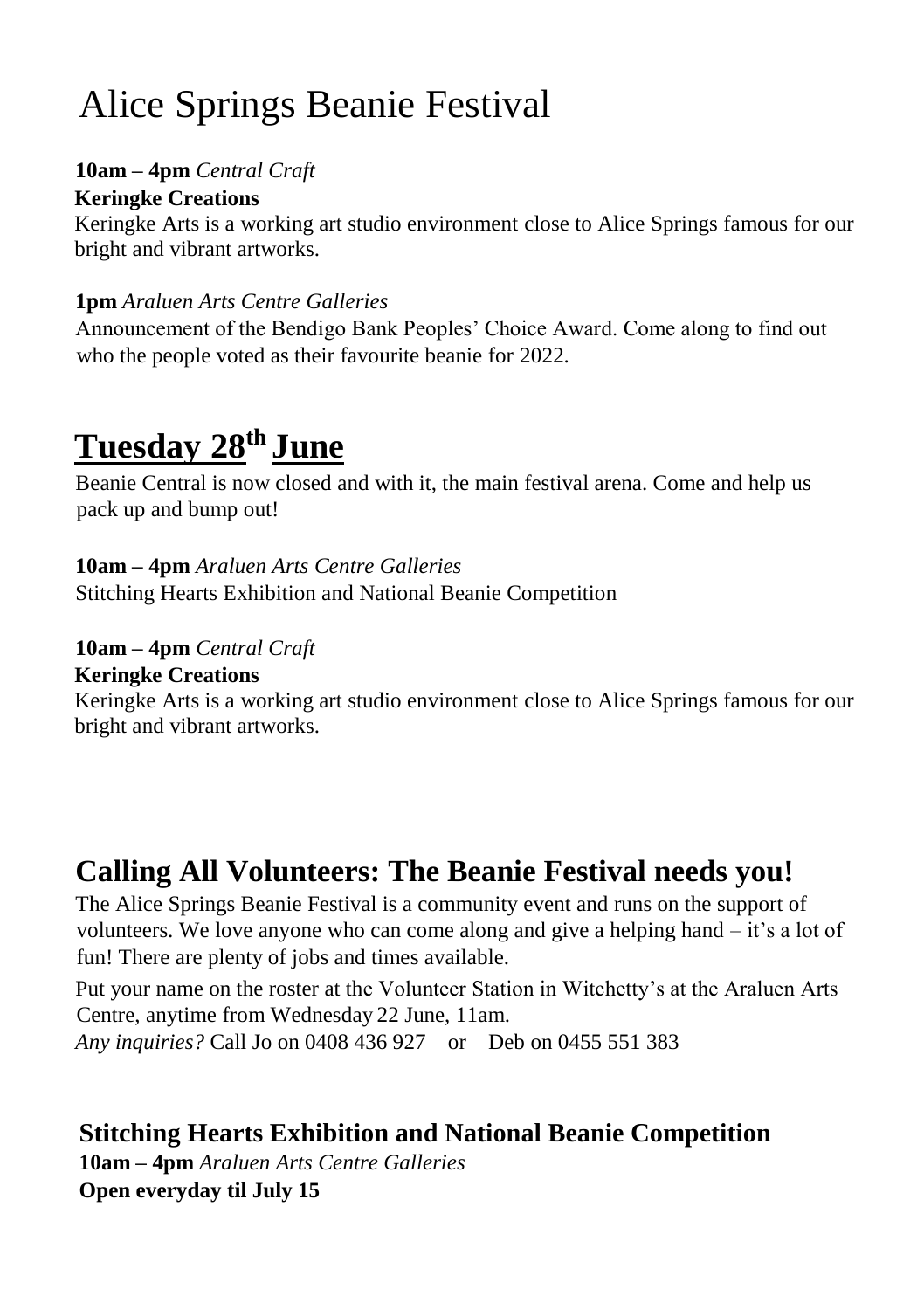#### **The Beanie Festival would not could not happen without support from many.**

Poster and T-Shirt Design: Rosy Murphy Prizes: Designed and crafted by artists from Tapatjatjaka Artists, Titjikala Volunteer coordinators: Deb White and Alma Straw Exhibition Curator: Eremaya Albrecht Witchetty's Design: Adi Dunlop, Mez Hughes, Jo Nixon Photography: Eremaya Albrecht Cataloguers: Kristian Malinski and Jo Nixon Remote Beanie Workshop Teachers: Tanya Hattingh and Siri Omberg Scholarship winner: Cushla Murphy

#### **And the Beanie Festival Committee:**

Chair: Phil Walcott Vice Chair: Deb White Treasurer: Anita Suich Secretary: Jess O'Brien Members: Kris Malenski, Deb Taylor Tompson, Tanya Hattingh, Pip Sarah, Julie Kitson, Brigita Bezjak, Doug Brown and Tapatjatjaka Arts. Executive Officer: Jo Nixon

Special thanks to the staff of the Araluen Arts Centre for their generosity, assistance and being home to our wonderful festival.

**Get social with us!**

*heaniefestival*  $\bullet$  @beaniefestival  $\bullet$  [www.beaniefest.org.](http://www.beaniefest.org.au/)au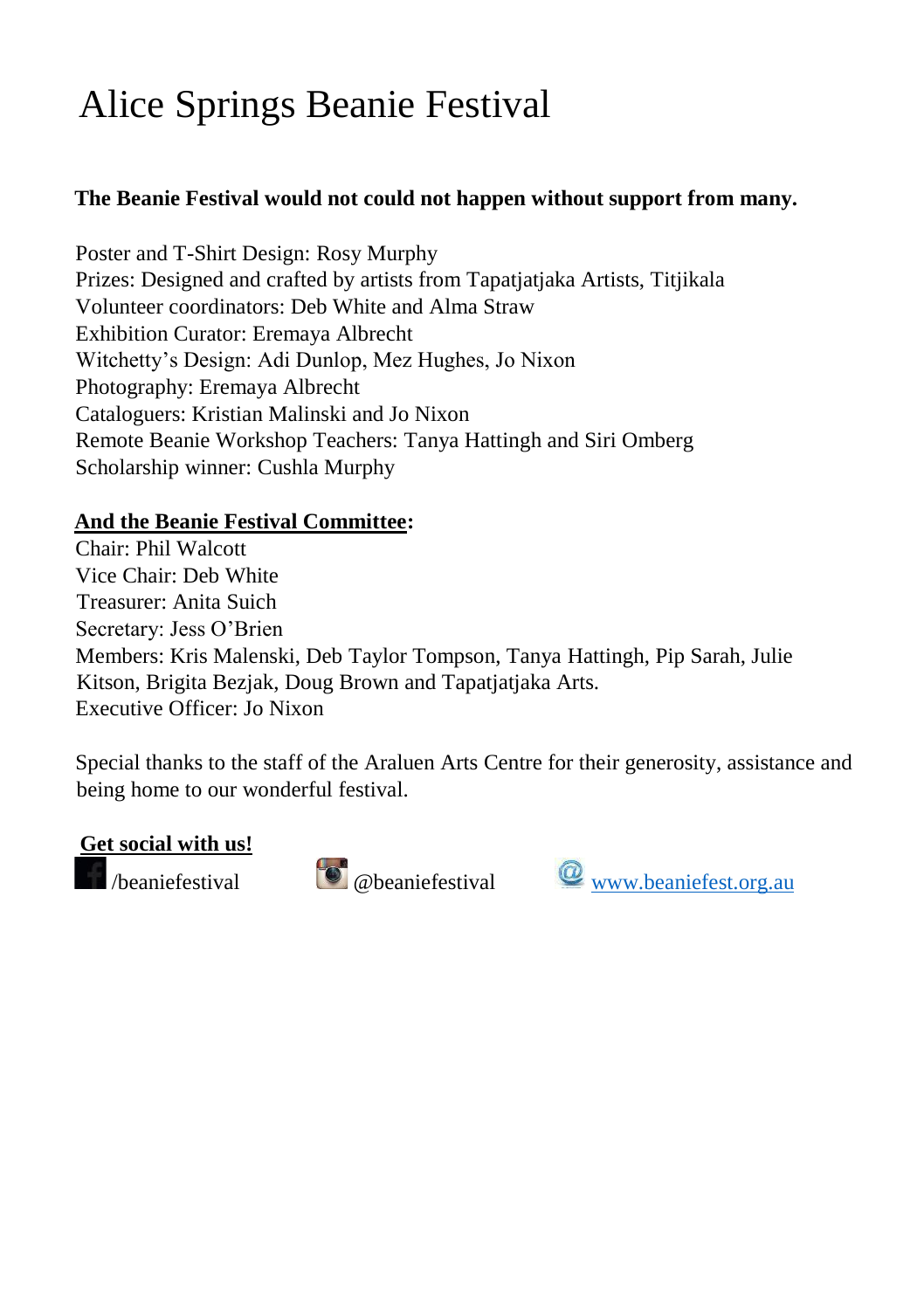## **And our sponsors! Please support them because the support us**

Araluen Arts Centre and the Northern Territory Government Alice Springs Town Council Tourism Central Australia Biggan Design Brian Tucker Accounting Our Lady of the Sacred Heart School Gillen Club Bendigo Bank Wintersun Caravan Park 8CCC Community Radio Eye Care Plus Optometrists Brushcraft Alice Plaza Hon Chansey Paech MLA Joshua Burgoyne, MLA Robyn Lambley MLA His Worship, Mayor Matt Paterson NT Link Red Kangaroo Books Ausemade Mitre 10 Squeaky Windmill Lokathula Couture EASA